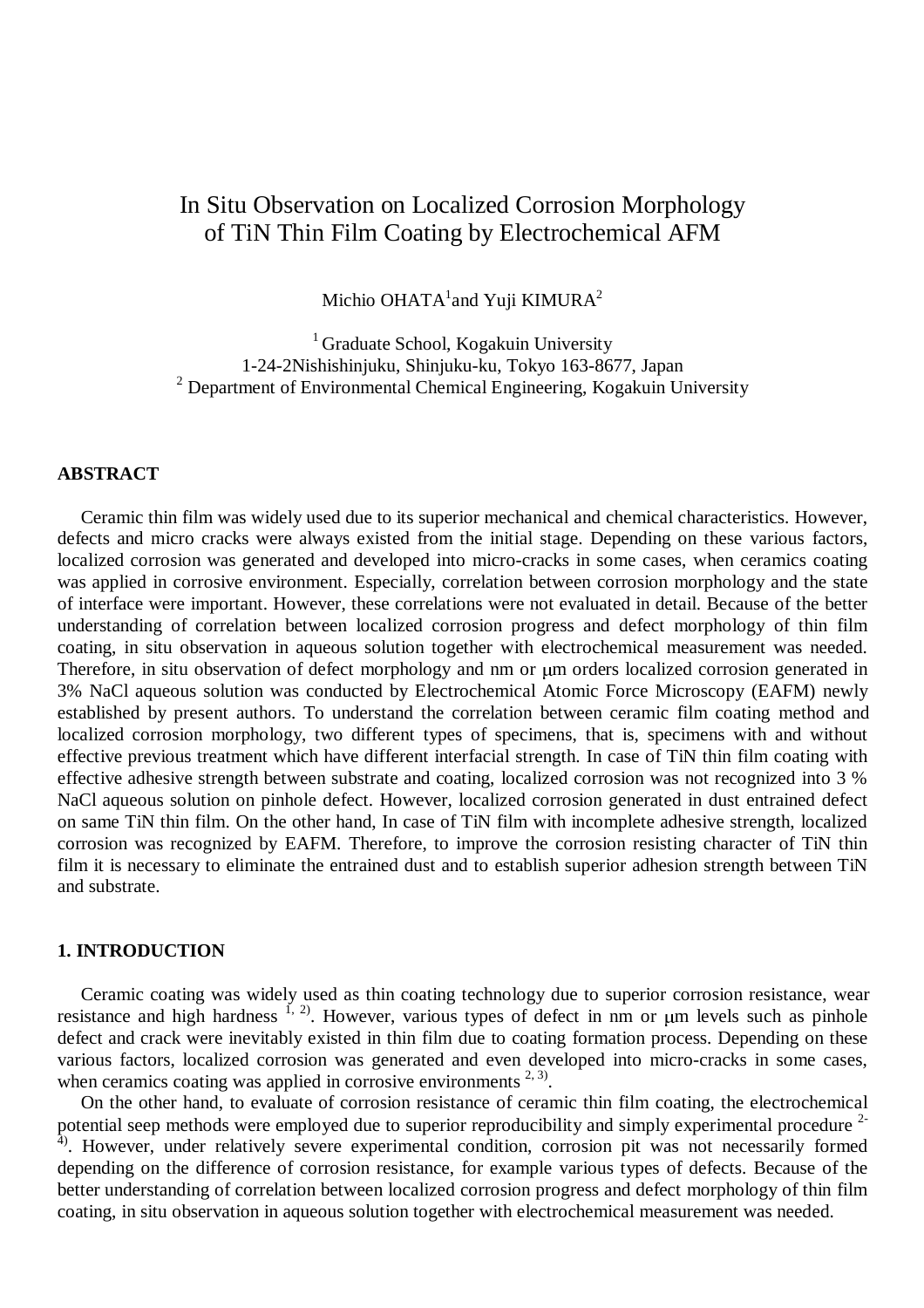In situ observation of defect morphology  $5, 6$  and nm or  $\mu$ m orders localized corrosion generated on various types of defects in 3% NaCl aqueous solution was conducted by Electrochemical Atomic Force Microscopy (EAFM) newly established by present authors. And also, difference in localized corrosion behavior in relation to kinds of defects, the previous treatment of interface between thin film coating and substrate and film thickness were evaluated.

# **2. EXPERIMENTAL PROCEDURES**

# **2.1 Formation of TiN thin film coating**

Specimen used in this study was  $0.5 \mu m$  thick TiN thin film coated on AISI304 stainless steel by Dynamic Ion Mixing (DIM) method  $\frac{7}{1}$ . Because, DIM coated film was expected to have superior adhesive strength between substrate and coating. TiN thin film coatings were controlled by the rate of titanium and nitrogen deposition. Table 1 showed the chemical composition of AISI304 stainless steel substrate.

Previous treatment of  $N_2$  ion bombardment was carried out for cleaning and for obtaining graded structure on substrate. For understanding the correlation between thin film formation method and localized corrosion morphology, two types of specimens with different previous treatments were used in this study. Specimen No. 17 has effective graded structure on substrate, on the other hand, specimen No. 18 has imperfect previous treatment. Table 2 showed various conditions of TiN coating by Dynamic Ion Mixing.

 The structure of TiN ceramic coated layer was investigated by X-ray Diffraction. Also, depth profiles of chemical compositions on TiN coating were examined by X-ray Photoelectron Spectroscopy (XPS) . Figure 1 showed the results of X-ray Diffraction, and Figure 2 showed XPS depth profiles of TiN coating. The types of defects and the surface morphologies of TiN thin film coating were observed by optical microscope and FE-SEM.

Table 1 Chemical composition of AISI304 stainless steel.

| Elements | ◡    | $\sim$<br>ιυ | Mn |       | N     | Ni  | ◡     | <b>NIO</b> | ∪u   |      |
|----------|------|--------------|----|-------|-------|-----|-------|------------|------|------|
| mass%    | 0.07 | U.JJ         |    | 0.028 | 0.003 | 8.4 | 18.11 | U.UJ       | 0.02 | 0.04 |

| <b>Condition of Previous treatment</b> |                             | Condition of TiN formation |                       |  |  |
|----------------------------------------|-----------------------------|----------------------------|-----------------------|--|--|
| Target                                 | <b>AISI304</b>              | Base pressure              | $6 \times 10^{-4}$ Pa |  |  |
| Base pressure                          | $6\times10^{-4}$ Pa         | $N_2$ gas pressure         | $1 \times 10^{-2}$ Pa |  |  |
| $N_2$ gas pressure                     | $1\times10^{-2}$ Pa         | Ti evaporation rate        | $0.6$ nm/s            |  |  |
| $N_2$ ion beam current                 | 100 $\mu$ A/cm <sup>2</sup> | $N_2$ ion beam current     | $42 \mu A/cm^2$       |  |  |
| $N_2$ ion beam energy                  | $20 \text{ keV}$            | $N_2$ ion beam energy      | $20 \text{ keV}$      |  |  |
| $N_2$ irradiation time                 | $500 \text{ sec}$           | Coating time               | 766 sec               |  |  |
| <b>YEW</b> current                     | $22 \text{ mA}$             | Substrate temperature      | 573 K                 |  |  |
|                                        |                             | Thickness                  | $0.5 \mu m$           |  |  |
|                                        |                             | <b>YEW</b> current         | 11.8 mA               |  |  |

Table 2 Experimental condition of TiN thin film coating.

#### **2.2 In situ observation of localized corrosion morphology by Electrochemical AFM**

 For examining the localized corrosion morphology of TiN thin film coating in aqueous solution together with controlling the electrochemical conditions, in situ observation system of Electrochemical Atomic Force Microscopy combined with environmental control cell was established. Figure 3 showed the schematic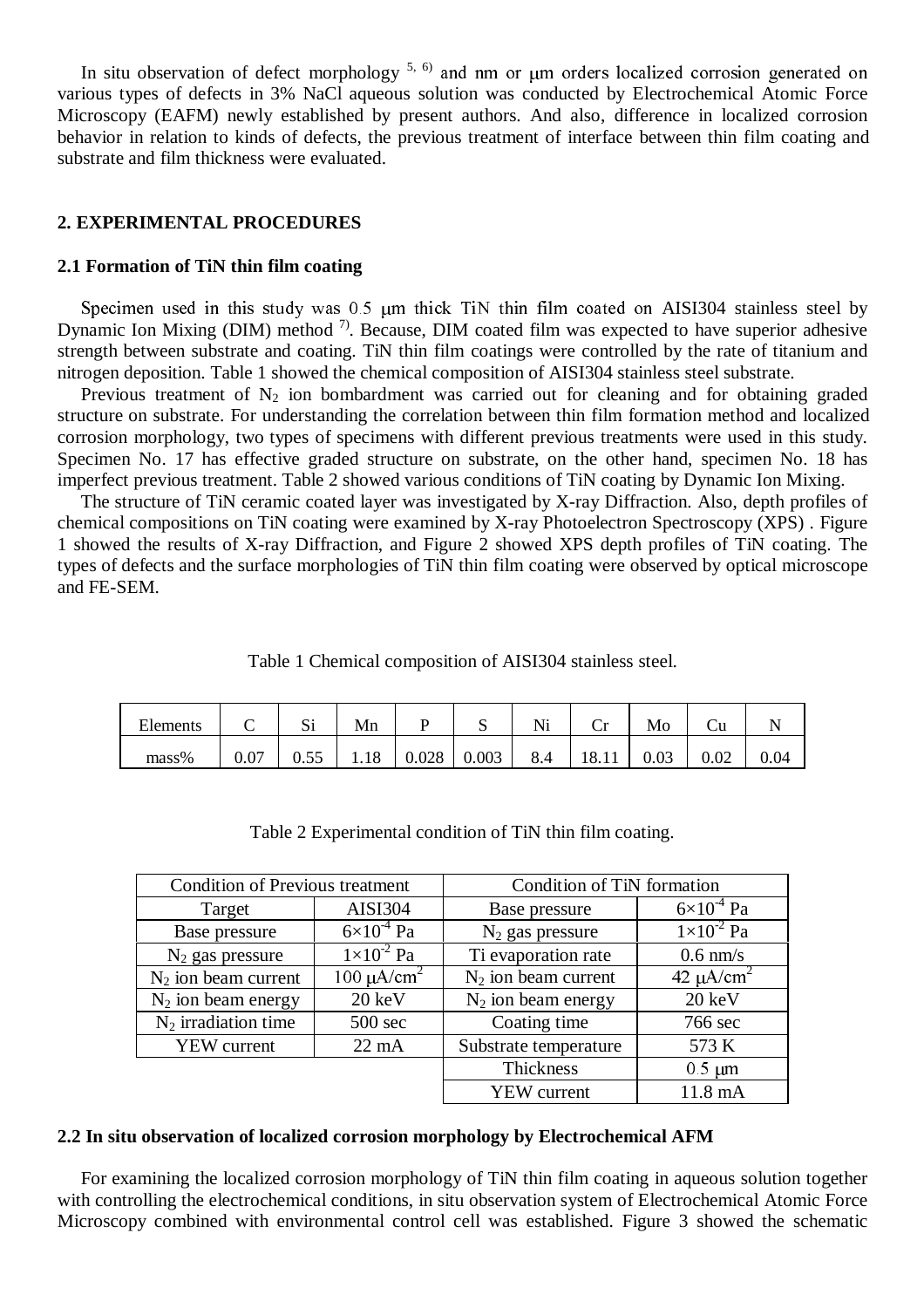diagram of EAFM system. Specimen surface with test area of 0.25 cm<sup>2</sup> exposed to the 3% NaCl aqueous solution was covered by silicone.

 Also, polarization curve were measured by electrochemical methods under coupling condition using three electrodes method composed of specimen (working electrode) and Pt (counter electrode and referential electrode). The sweep rate was selected 0.3 mV/sec, sweep potential range was selected from 0V to +2V. The in situ observation of localized corrosion morphology generated at thin film coating defect were observed by CCD and AFM.



Figure 1 X-ray diffraction patterns of TiN thin film coating. (a) No. 17 (b) No. 18.



Figure 2 Depth profile of X-ray Photoelectron Spectroscopy investigation. (a) No. 17 (b) No. 18.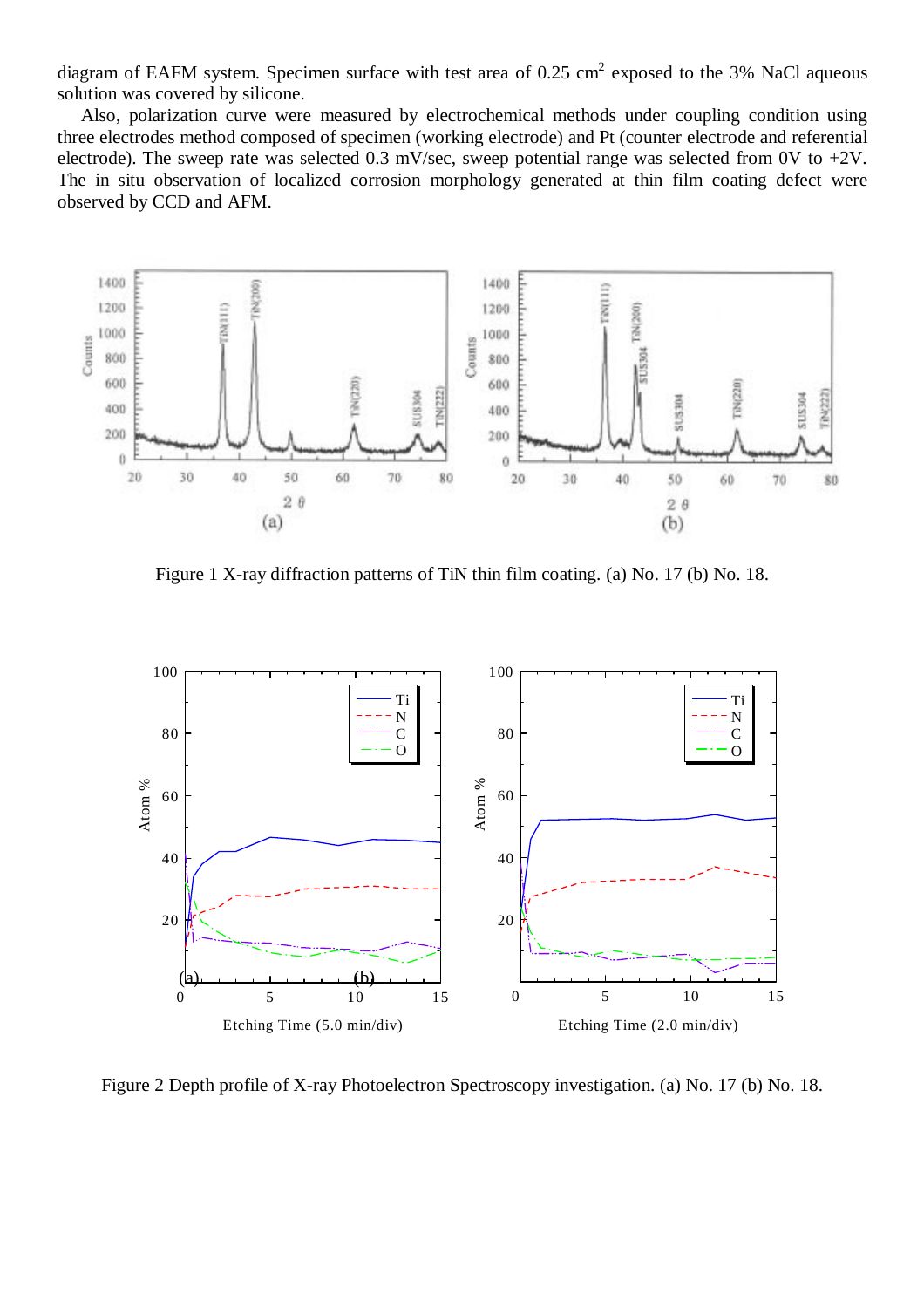

Figure 3 Schematic illustration of Electrical Chemical AFM system.

# **3. EXPERIMENTAL RESULTS AND DISCUSSIONS**

# **3.1 In situ observation on localized corrosion morphology on coated TiN thin film by Electrochemical AFM**

In this study, employing TiN thin film coating No.17<sup>7</sup>, two types of defects, this is, pinhole and entrainment impurity dust defects were observed by optical microscope and AFM. In case of TiN thin film coating with sufficient adhesive strength between substrate and coating, localized corrosion was not recognized on pinhole defect in coated TiN thin film during 200 hours immersions into 3 % NaCl aqueous solution. This pinhole defect was observed as relatively large size defect before the corrosion test. In contrast, pitting corrosion of substrate was generated on dust entrained defect in the same TiN thin film specimen.

 Therefore, the correlation between localized corrosion behavior and the kinds of defects in film which existed from the initial stage was recognized in TiN thin film. In situ observation of localized corrosion morphology of TiN thin film coating was conducted by Electrochemical AFM. The polarization curve of No. 18 TiN thin film obtained by Electrochemical AFM was shown in Figure 4. Although the increase of current density was confirmed from the same figure, the current density  $(10\mu \text{ A/cm}^2)$  as pitting corrosion was not obtained. Therefore, this thin film coating showed superior corrosion resistance. However, observation of surface morphology in micro or nm order, localized corrosion morphology was confirmed on entrainment dust defects (Figure 5). At this time, localized corrosion morphology from pinhole defect in micro order was not observed.

 As the same correlation between localized corrosion behavior and the kinds of defect on coated TiN thin film were observed in the long time immersions corrosion test results in 3% of NaCl aqueous solution, this experimental procedure were understood as effective method for examining the dependency of the kinds of thin film defects upon corrosion behavior. Therefore, by using Electrochemical AFM in situ observation, the localized corrosion process of TiN thin film in aqueous solution can be fully understood.

# **3.2 Effect of previous treatment upon localized corrosion morphology**

 To improve the adhesive state of interface between coated thin film and substrate previous treatment of N2 ion irradiation was carried out. However, state of interface between thin film and substrate was changed depending upon the difference in the removed state of passive film on AISI304 stainless steel. Therefore, the passive film on substrate of No. 18 TiN thin film coating was incompletely removed, this specimen showed inferior corrosion resistance in polarization curve. And also, exfoliation of interface between coated thin film and substrate was recognized by observation of surface morphology after corrosion test.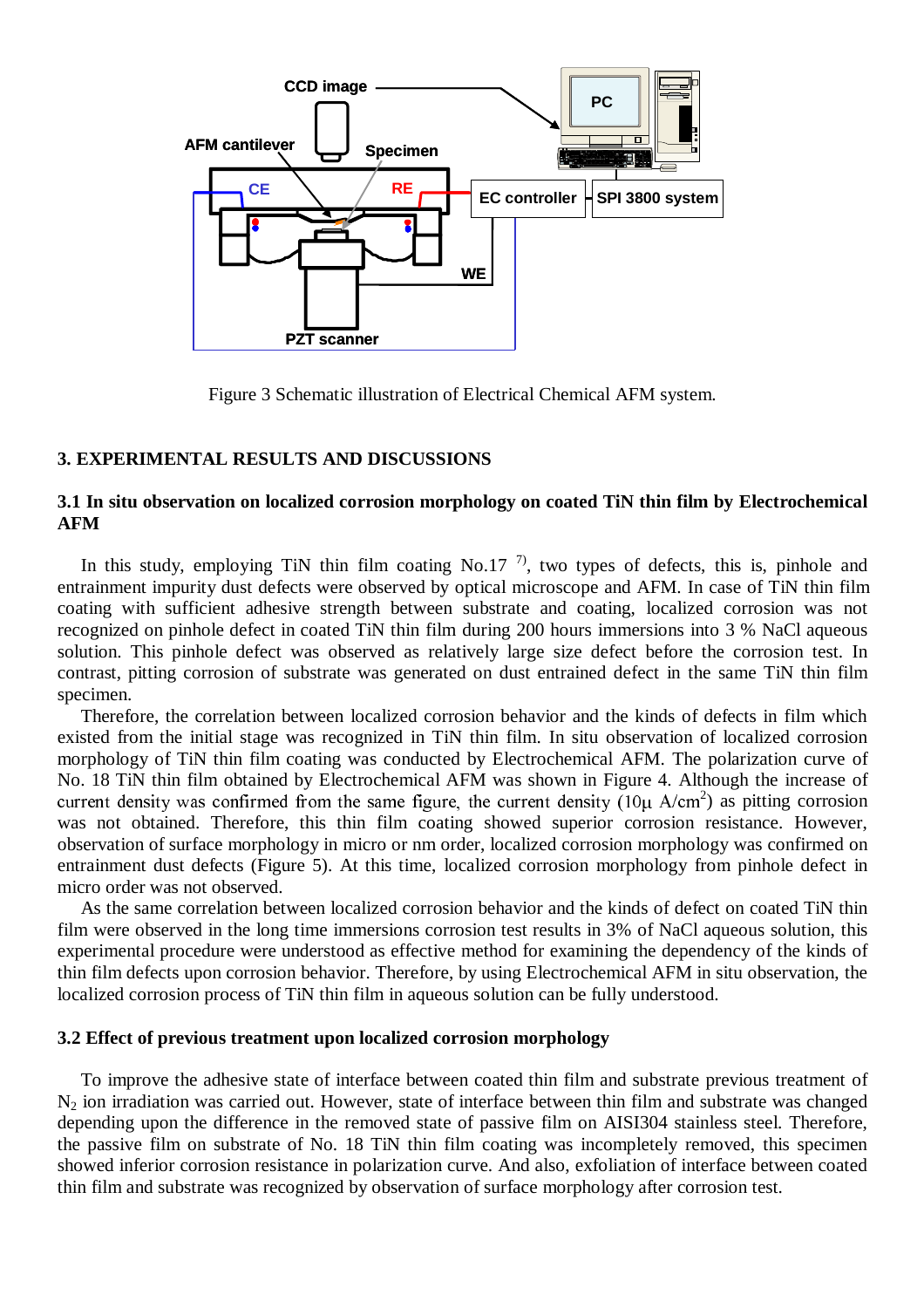

Figure 4 Polarization curve of TiN thin film coating (No.17) in 3% NaCl aqueous solution at 297K.



Figure 5 Corrosion morphology of defect concerning contaminating dust on thin film. (a) before corrosion test (b) after corrosion test

 Therefore, the localized corrosion process of interface between TiN thin film and substrate was investigated by Electrochemical AFM under constantly increasing potentiostatic condition. The obtained result of polarization curve by Electrochemical AFM for coated TiN thin film No. 18 was shown in Figure 6. In the case of this specimen, different corrosion behavior was seen, i.e., the corrosion products were generated on pinhole defect after Electrochemical AFM measurement. However, the localized corrosion behavior of this specimen was governed by the generation of the pitting corrosion of substrate which caused the exfoliation of TiN thin film coating itself. This localized corrosion progressed along the grain boundary of substrate with the increased of the controlling potential.

 From these results, it was understood that the location corrosion was generated at the entrainment dust defects in coated TiN thin film, when the suitable pretreatment was conducted. On the contrary, when the adhesive state between TiN film and substrate was not established, crevice corrosion and pitting corrosion at grain boundary of substrate were generated. Then, local exfoliation of TiN thin film was caused due to the acceleration of the localized corrosion. Therefore, to improve the corrosion resisting character of TiN thin film it is necessary to eliminate the entrained dust and to establish superior adhesion strength between TiN and substrate.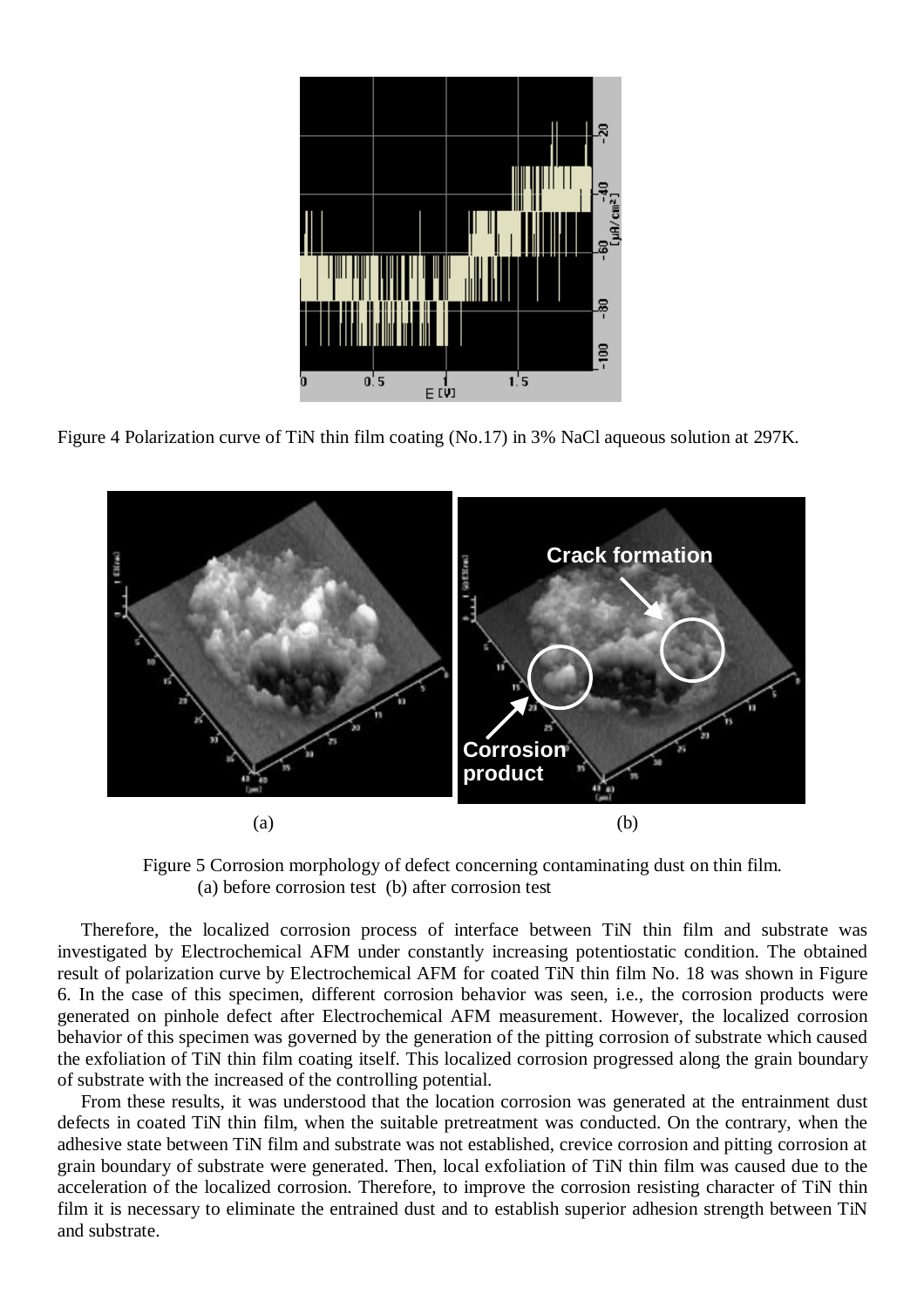

Figure 6 Polarization curve of TiN thin film coating (No.18) in 3% NaCl aqueous solution at 297K.



Figure 7 Surface morphology of TiN thin film coating (No.18) after corrosion test.

# **4. CONCLUSIONS**

 Localized corrosion behaviors of TiN thin film with different previous treatments were investigated employing Electrochemical AFM, FE-SEM and CCD. The results obtained were summarized as follows; (1) By using Electrochemical AFM in situ observation, the localized corrosion process of TiN thin film in aqueous solution can be fully understood.

(2) TiN thin film coating No. 18 in which passive film of substrate was incompletely removed, showed inferior corrosion resistance due to exfoliation of thin film itself.

(3) Adhesive state of boundary layer between coated thin film and substrate was changed depend on previous treatment process. Localized corrosion behavior was also changed, depending upon the previous treatment.

# **REFERENCES**

1. H. Kibe. (1994) "Development of New Surface Treated Steel Using Dry Process" surface thec.,Vol.45, No.12, pp.1220-1225